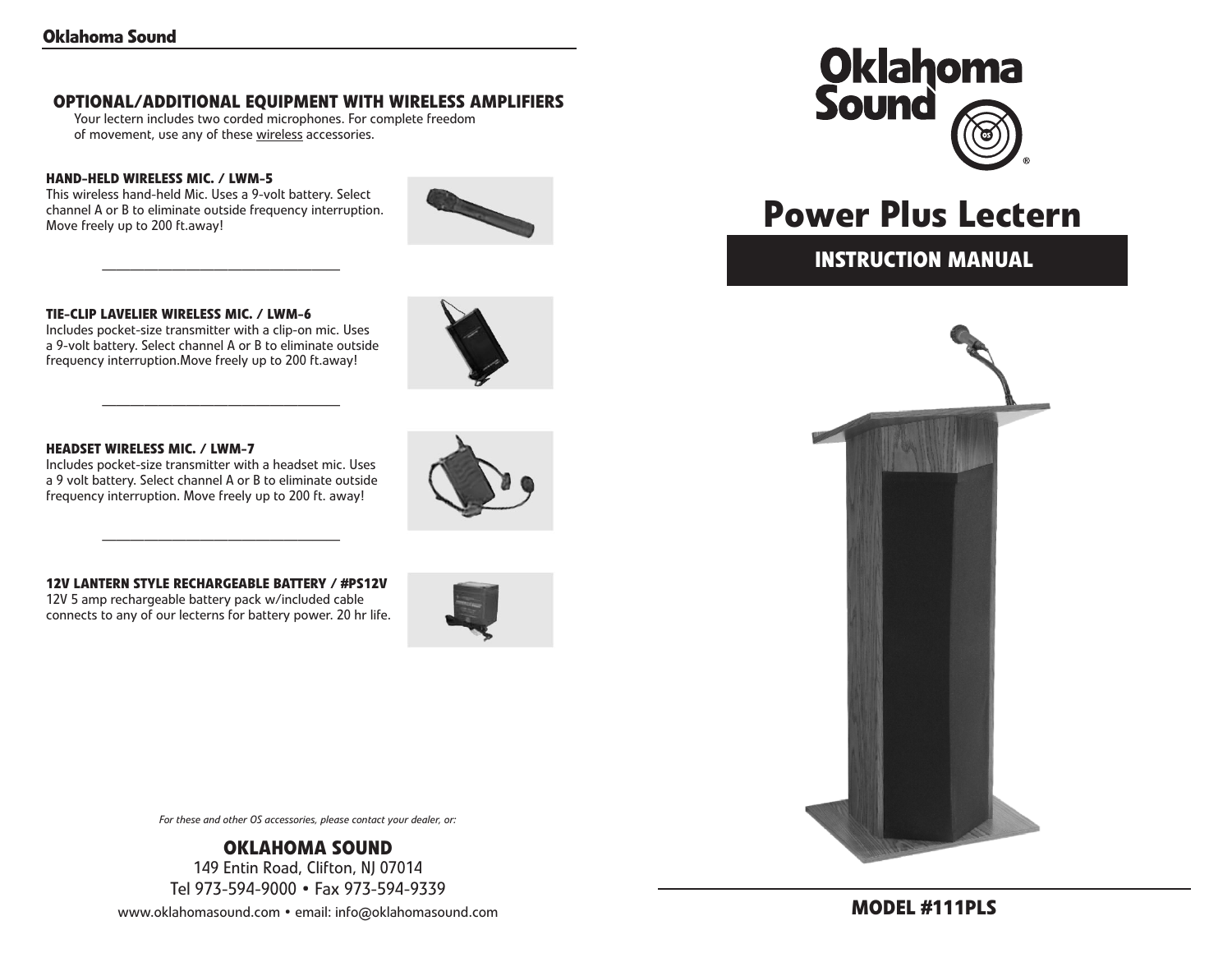# **Introduction**

Congratulations! You are now the owner of the Power Plus #111PLS Lectern from Oklahoma Sound. Now also includes wireless options built in. We wish you long-lasting troublefree usage for years to come. If you have any questions or experience any difficulty with the product, please freel free to call our Customer Service at 973-594-9000.

# **Important safety information**

As with any electric / electronic device, care should be taken during use. Always turn off amplifier before opening or servicing any part of the unit. Please handle your lectern with the care it deserves.

# **Manufacturer's Warranty**

*Our lecterns undergo the most rigid and exacting tests for superior quality and performance before leaving the factory. Oklahoma Sound warrants this product to be free from defective material and workmanship on the electronic product speakers and microphones for five years from the date of resale by an authorized Oklahoma Sound distributor. Oklahoma Sound will replace defective parts and repair malfunctioning products under this warranty when the defect occurs under normal installation and use, provided the unit is returned to our factory via prepaid transportation after direct authorization and approval by Oklahoma Sound. This warranty provides that examination of the returned product must disclose in our judgement, a manufacturing defect. This warranty does not extend to any product which has been subject to misuse, neglect, accident, improper installation, or where the serial number has been removed or defected and is given in lieu of any other warranty implied or expressed and will not cover any consequential damages.*

#### **Amplifier Operating Instructions**

#### **Operating Precautions**

Before operating the amplifier, be sure you fully understand all instructions and features of the amplifier. DO NOT turn amplifier on until all input and output connections have been made. NEVER replace fuses unless power is off.

#### **Microphone Input Connection**

The microphone input accepts 1/4" phone jack. Do not position microphone next to or facing speakers. This may cause acoustic feedback.

#### **Wireless Operation**

Turn on the power on both the wireless receiver and wireless mic-1 making sure both are set to matching chanels, either "A" or "B".

#### **Auxiliary Input**

One auxiliary input is provided for radio tune; tape recorder, CD player or multimedia equipment. Output level is adjusted by the auxiliary volume control.

#### **Tone/Equalization Controls**

The Low and High frequency controls are similar to the bass and treble controls found on most stereo systems. Optimum tone is achieved by first setting both knobs halfway; adjust Low and High frequency controls to suit environment.

# **Auxiliary / Line Out**

Connect speaker line to navy line out connector of the amplifier. For maximum power transfer and to avoid amplifier overload, be sure that the total impedance of the speaker line matches the output impedance setting on amplifier. Be sure that speaker terminals are not shorted together by speaker line connecting cables. Can also be used for a recording device.

## **Power Supply 12V DC Operation**

Connect a 12 volt rechargeable battery 5 amp (not included) to the battery input connector located on the panel of the amplifier (using 6' battery cable). Note the positive line is equipped with an in-line fuse, as this is the only polarity identifier. Be sure that the positive line (in-line fuse) is connected to the positive pole of the battery (Red terminal) and the negative line (no fuse) is connected to the negative pole (Black terminal). When lectern is plugged into a standard wall outlet, the battery will automatically recharge. Green indicator light illuminates during recharge mode.

#### **Precautions**

- Set Mic volume control on lowest when turning unit on.
- Ensure correct polarity for D.C. supply connections.
- Reverse connections will blow the fuse and may damage internal circuitry.
- Always replace fuse with specified rating.

#### **removal and installation of amplifier**

- If your amplifier has to be removed for servicing follow these simple steps:
- 1) Disconnect A/C wall plug.
- 2) Remove 2 side screws one on each side panel under podium top.
- 3) Disconnect speaker wire at rear of amplifier card.
- 4) Remove 4 wood screws holding chassis to podium and remove amplifier.
- 5) Pack it into a strong box with ample cushioning and return to factory.
- 6) To install new amplifier reverse the above procedure.

A A A A A A A A A A A A A A A A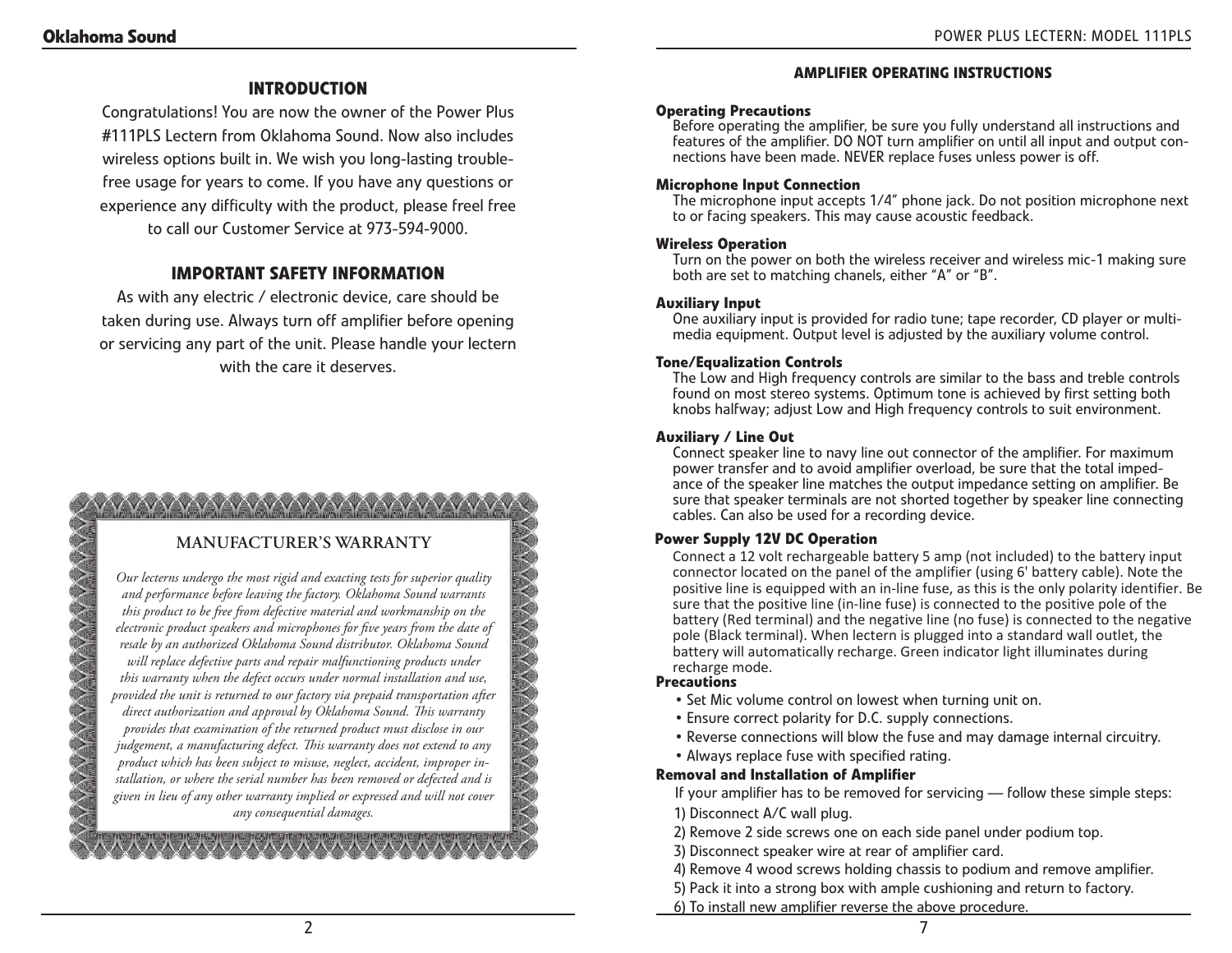| SERIES<br>100                                                                                                                                                                                                            | G<br>AUDILARY<br>SPEAKER                                                           | <b>TABLE OF CONTENTS</b> |
|--------------------------------------------------------------------------------------------------------------------------------------------------------------------------------------------------------------------------|------------------------------------------------------------------------------------|--------------------------|
|                                                                                                                                                                                                                          | <b>AMPLIFIER CONTROL PANEL</b>                                                     |                          |
| <b>Microphone Inputs</b><br>Use either of the included condenser mics in the condenser jack for audio<br>output; or you can purchase a dynamic mic for the dynamic input.                                                |                                                                                    |                          |
| <b>Volume Control</b><br>Adjusts from 0-10 to suit your environment.                                                                                                                                                     |                                                                                    |                          |
| Tone/Base Control                                                                                                                                                                                                        | -0 to -5= min/max tone control $+0$ to +5= min/max base control                    |                          |
| <b>Auxiliary Input</b><br>For radio tuner, tape recorder, cd player or multi-media eqipment Output<br>level can be adjusted by the auxiliary volume control.                                                             |                                                                                    |                          |
| <b>Fuse Box</b><br>Self contained sliding drawer holder for 2 amp fuse, with easy access.                                                                                                                                |                                                                                    |                          |
| <b>Power Light</b><br>When in use red light comes on.                                                                                                                                                                    |                                                                                    |                          |
| <b>Output Jack</b><br>Use with 1/4" jack for auxiliary extension speaker to broaden audio coverage<br>and volume. Also for recording device, to record speeches etc.                                                     |                                                                                    |                          |
| <b>External Battery Jack</b>                                                                                                                                                                                             | Plug in battery cable (not included) and attach to a 12V Lantern Battery.          |                          |
| <b>Recharging Light</b><br>Illuminates when recharging.                                                                                                                                                                  |                                                                                    |                          |
| On/Off Switch                                                                                                                                                                                                            | Flick the switch for automatic power to the sound system.                          |                          |
| <b>Wireless Receiver</b><br>Select channel A or B.<br>The output stage is well protected against speaker short circuit/overload and<br>has built in 'Thermal Shutdown' facility to guard against excessive temperatures. |                                                                                    |                          |
| <b>TECHNICAL SPECIFICATIONS</b>                                                                                                                                                                                          |                                                                                    |                          |
| Power Output                                                                                                                                                                                                             | 30 Watts                                                                           |                          |
| Microphones                                                                                                                                                                                                              | · Hand-Held Electret Condenser w/9' Cable<br>· Tie Clip/Lavalier type, w/10' Cable |                          |
| <b>Speakers</b>                                                                                                                                                                                                          | Four 8" Full Range                                                                 |                          |
| Inputs                                                                                                                                                                                                                   | Two Mic; One Aux                                                                   |                          |
| Outputs                                                                                                                                                                                                                  | 8 Ohm for additional Speaker and Recording                                         |                          |
| Power Supply                                                                                                                                                                                                             | 117 Volt AC; 12V DC with Optional Battery                                          |                          |
| <b>Wireless Frequency</b>                                                                                                                                                                                                | 187,8275 MHZ, 187,190 MHZ                                                          |                          |